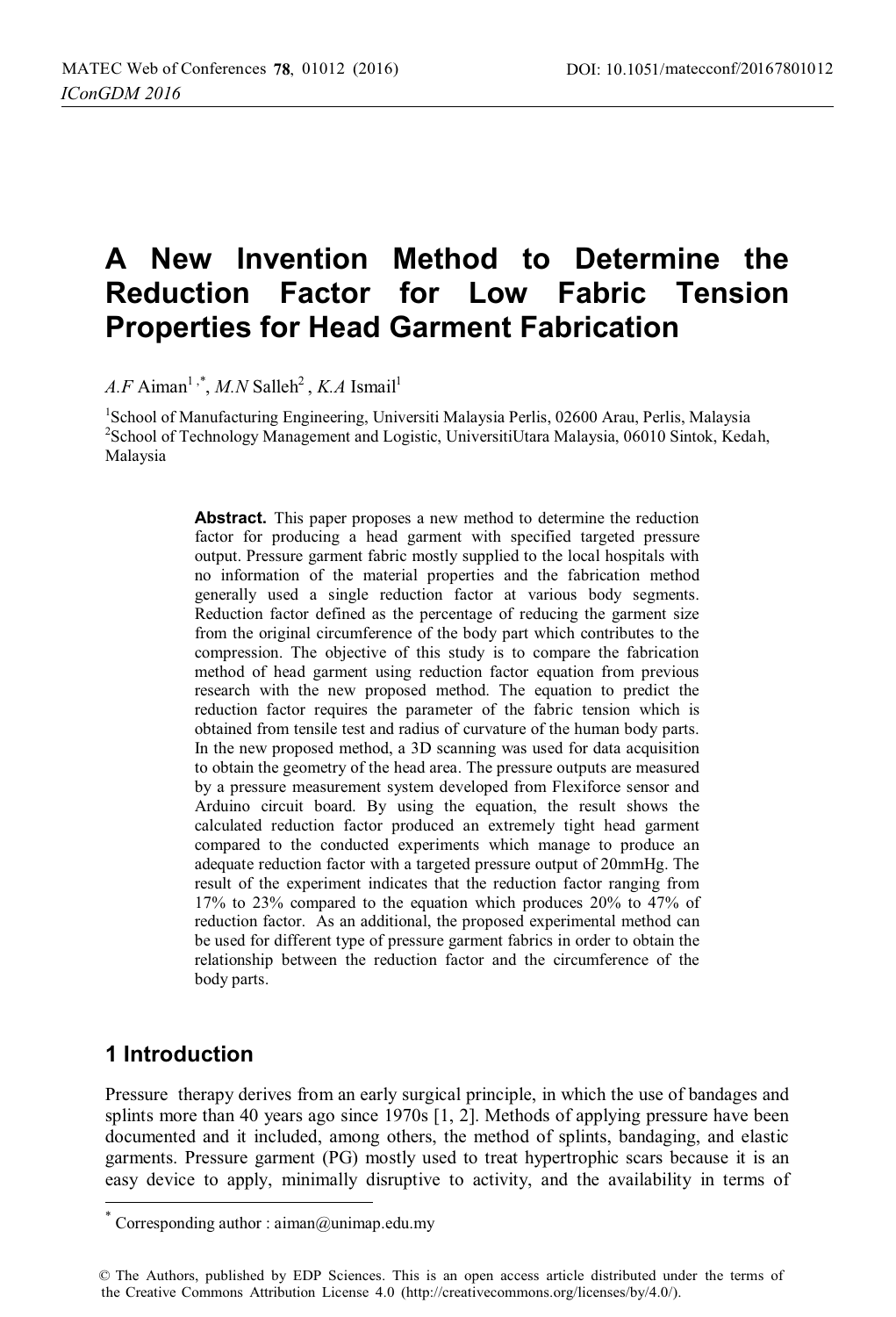commercially or through skilled technician. Regarding the skilled technician, mostly in medical or hospital departments they are known as an Occupational Therapist (OT). Besides that, PG manage to correct the deformity and eventually decrease the need for corrective surgery.

Even though there are still debates among researchers about the ideal pressure exerted by the pressure garment, most researchers agreed that the best pressure exerted from the compression of pressure garment is ideally in the range of 15mmHg to 24mmHg or 1999.85Pato 3199.74Pa [1, 3, 4]. It has been reported that pressure greater than 40mmHg may result other complications [5]. Nevertheless, most pressure garments fitting were assessed using ''sight, touch and experience"[2, 6]. In order to predict the pressure generated by pressure garment, Laplace`s Law has been widely used by other previous studies as given in Eq. 1 [7-12]. The parameters involved in the equation are the fabric tension and the radius of curvature. Both parameters can be obtained through tensile test and the dimension of the circumference of human body parts.

$$
Pressure, P(Pa) = \frac{Tension in the cylinder wall, T (Nm^{-1})}{Radius of the cylinder, r(m)}
$$
 (1)

### **2 Problem statements**

The Laplace`s Law was well known used in predicting the pressure output from the usage of the pressure garment. The important parameters known are the tension of the fabric and the circumference of the body parts. The tension of the fabric is determined from the standard tensile test and circumference is measured from the human body parts. Regarding the fabric used for this study, five specimens were tested by tensile test using MS ISO 13934-1:2003 standard. The modulus of elasticity calculated from the result of the tensile test was 246 N/m.

In order to obtain the circumference of head area, a 3D scanner was used to capture the geometrical of a mannequin head. The head segment divide to 20 layers of section-cut given by 10mm spacing in horizontal direction as shown in Fig. 1.



**Fig. 1.** 3D scanning for head segment using the mannequin`s head.

As for the reduction factor, which refers to the percentage of the reduced dimension from the original circumferences in order to deliver the exerted pressure, the prediction calculated by using Eq. 2 [13, 14].

$$
Re = \frac{1}{1 + \frac{E}{Pr}} \tag{2}
$$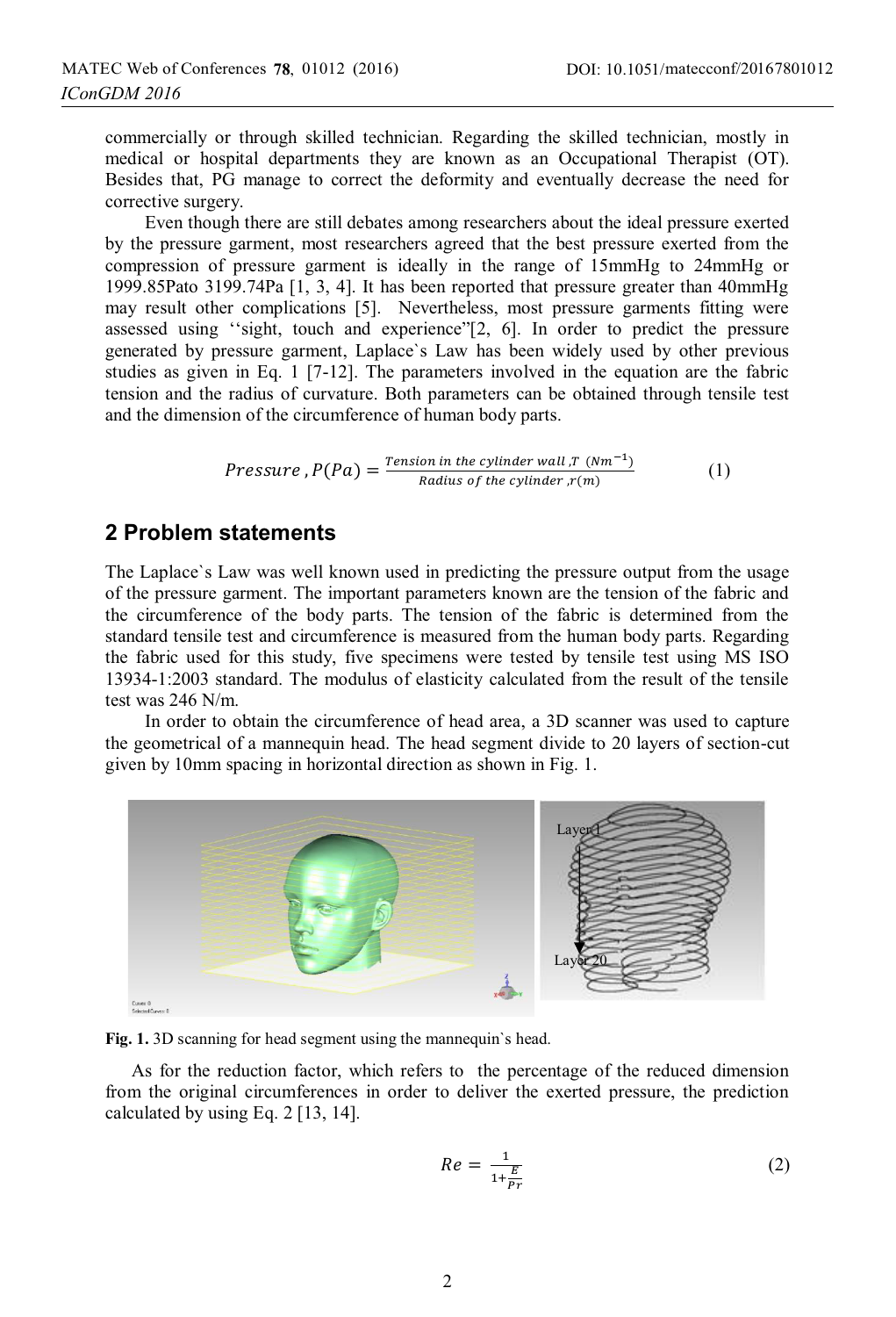Based on the Eq. 2, there are three main parameters needed to calculate the reduction factor (Re), fabric tension in  $N/m$  (E), the pressure to be exerted (P) in Pascal and the radius of curvature (r) in meter. Using Equation (2), the reduction factor calculated value ranging from 20% to 47% of each section. The results indicate that the reduction factor produced was extremely big and resulted a tight head garment to be fitted to the mannequin`s head. Reduction factor calculated using the fabric tension from the tensile test cannot be applied for the larger circumferences. According to previous studies, the reduction factor used for the most body part are in the range from  $10\%$  to  $25\%$  only[6, 15, 16]. Therefore, a new method is proposed to determine the relationship of reduction factor and circumference to achieve certain target pressure output.

## **3 Method**

#### **3.1 Experiment using a cylinder to determine the reduction factor for head segment**

An experiment using several different sizes of round Polyvinyl Chloride (PVC) cylinder pipes with different circumference dimension range from 28cm to 64cm designed to investigate the reduction factor use to achieve a certain pressure output. The outer diameter of the cylinder was selected based on the range of the circumference size of a human head. In this study, the pressure output was set to 20mmHg or 2666.4Pa. A pressure sensor measurement system was developed from Flexiforce sensor and Arduino UNO board to measure the pressure output. The sensor is placed under the fabric and then monitored to achieve the targeted pressure output and the length which refer to the reduction factor is marked.

Three samples were used for each cylinder and the average of the reduced length were taken to make a validation sample. The validation sample is stitched and measured to validate either the pressure obtain as targeted. For each cylinder, fabric with 10mm in width used for the experiment. The length of each cylinder depends on the circumference size of each cylinder. Each sample is marked with the original circumference and labelled as original circumference. A scale with 5mm distance was drawn before the fabric being stretched as shown in Fig. 2 (a).

A jig was designed to replicate the stitch area located at the PVC area and specimen will be inserted through the hole and wrap through the PVC and went through again in the same hole as the intake as shown in Fig. 2 (b). This procedure is done carefully to make sure the alignment according to the PVC circumference. A stopper was made at the intake of the fabric to ensure the fabric is locked in position when the fabric being pulled from the other direction. While the fabric being pulled and the Flexiforce sensor measure up to the targeted pressure, the measurement was being monitored continuously. Once the reading achieved the targeted pressure, the specimen locked using a clamp and the reading was monitored until the pressure targeted reading stabilized and marked the reduction length on the scale made previously. The length for the reduction factor recorded as shown in Fig. 2 (c). The procedures are repeated to all of the fabric specimens.

In order to validate the results, a validation sample using the mean value of the reduced length of the three samples. The mean value of the reduced length will be fabricated by stitching the fabric and measured to validate the pressure output achieved the specified targeted pressure output which is 20mmhg as shown in Fig. 2 (d).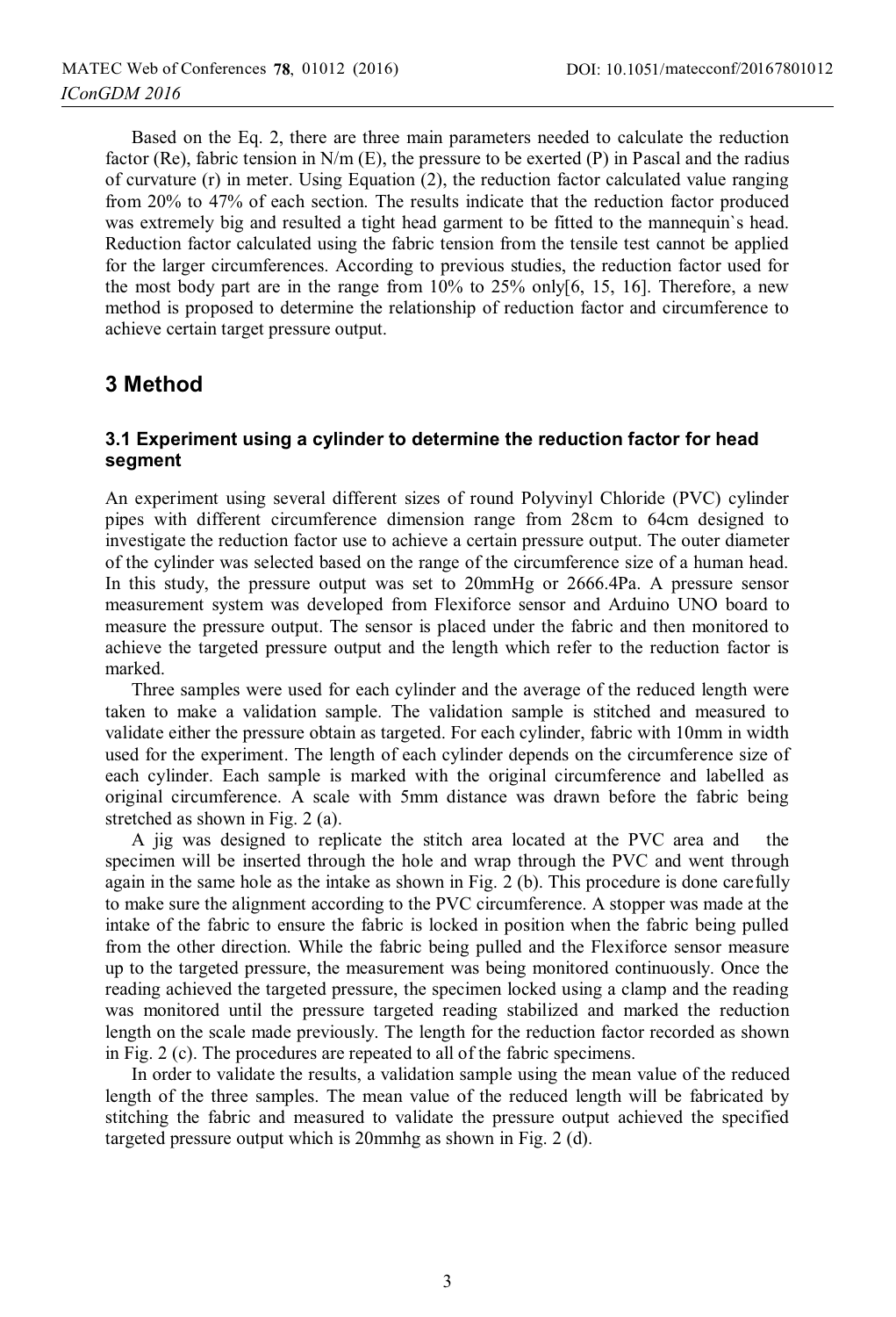

**Fig. 2.**(a) Sample of specimen (b) Jig for specimen (c) Length measured for the reduction factor (d) Sample from mean data stitched to verify with the pressure output.

#### **3.2 Pressure measurement system (PMS)**

Pressure measurement system was developed using Flexiforce sensor from Tekscan, USA which have been used in previous studies  $[17-19]$ . The pressure measurement used 1lb low force sensor. Arduino board was used as a combination to flexi force sensor for data acquisition. A 10g to 50g standard weight used to determine the linearity of the sensor output. The amount of the weight was selected due to the maximum pressure output calculated based on the formula of pressure equal to the force over area. The weight in Newton (0.49N) divides by the sensor active area, 0.000713 in square meter produced pressure of 6877.03Pa or 51.58mmHg. The output from the pressure measurement system converted to mmHg units because of the units are generally used in rehabilitation department. Fig. 3 (a), (b), and (c) show the diagram, sensor, and experiment setup.



**Fig. 3.** (a) Fritzing wiring diagram (b) Flexiforce A201 1lb pressure sensor (c)Experiment setup.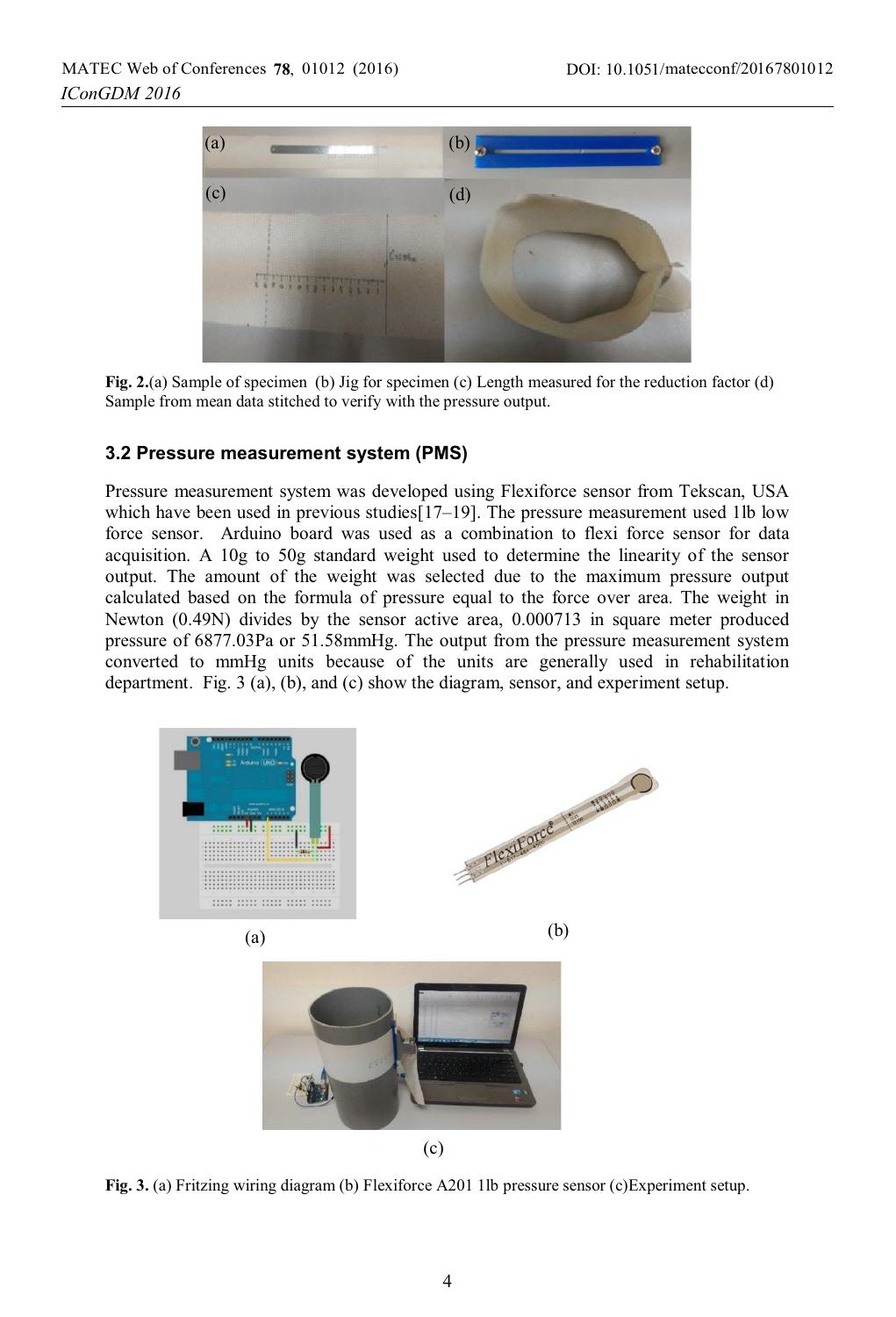# **4 Result and discussion**

Table 1 shows the results of the length for the reduction gained by each specimen. A graph was plotted and polynomial curve fit was used to determine the equation that will be used to predict the reduction factor for certain circumferences. Fig. 4 shows the graph of the reduction factor that should be used to achieve the specified pressure output. As for the validation sample, the results of the pressure output show the reading of 20mmhg with tolerance of  $+/- 1$  mmhg.

|                                          | Length reduction(cm) to achieve<br>20mmhg |                      |                      |           |      |           |                                    |
|------------------------------------------|-------------------------------------------|----------------------|----------------------|-----------|------|-----------|------------------------------------|
| Cylinder<br><b>Circumference</b><br>(cm) | <b>Specimen</b>                           | <b>Specimen</b><br>2 | <b>Specimen</b><br>3 | <b>SD</b> | Mean | <b>cv</b> | <b>Reduction</b><br>factor $(\% )$ |
| 27.91                                    | 3.50                                      | 3.60                 | 3.20                 | 0.21      | 3.43 | 6.10      | 12.30                              |
| 35.89                                    | 7.40                                      | 7.20                 | 7.30                 | 0.10      | 7.30 | 1.40      | 20.34                              |
| 43.87                                    | 10.60                                     | 10.70                | 10.10                | 0.32      | 10.5 | 3.10      | 23.86                              |
| 52.84                                    | 13.70                                     | 13.50                | 13.60                | 0.10      | 13.6 | 0.70      | 25.74                              |
| 63.80                                    | 17.10                                     | 16.80                | 17.20                | 0.21      | 17.0 | 1.20      | 26.70                              |

**Table 1.** Reduction factor for achieved specified pressure output.



**Fig. 4.** A 3rd order Polynomial equation of the reduction factor for achieved 20mmHg pressure output.

Then, using the equation derived from the curve fitting using a 3rd order polynomial equation, the reduction factor is calculated for each section from the scanning data and compared with the prediction of the reduction factor calculated from the Eq. 2 as shown in Table 2. Comparison of the reduction factor is depicted in Fig. 5.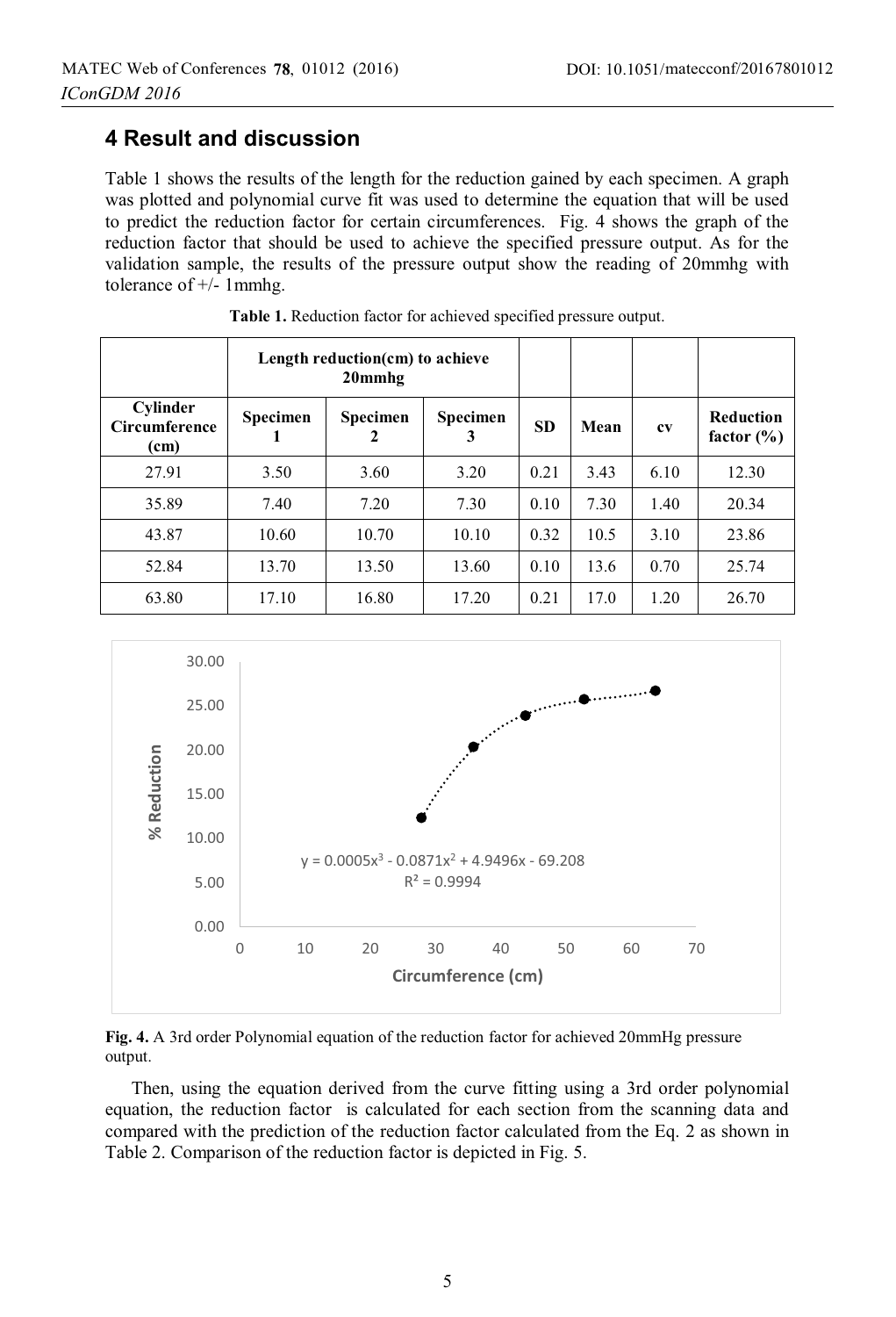| <b>Section</b> | Original          | <b>Reduction factor calculated</b> | <b>Reduction factor from</b> |
|----------------|-------------------|------------------------------------|------------------------------|
| /layer         | Circumference(cm) | from $Eq.(2)$                      | experiment                   |
| $\mathbf{1}$   | 14.74             | 0.20                               | $-0.14$                      |
| $\overline{2}$ | 33.23             | 0.36                               | 0.17                         |
| $\overline{3}$ | 41.61             | 0.42                               | 0.22                         |
| $\overline{4}$ | 46.39             | 0.44                               | 0.23                         |
| 5              | 49.50             | 0.46                               | 0.23                         |
| 6              | 50.91             | 0.47                               | 0.23                         |
| $\tau$         | 51.81             | 0.47                               | 0.23                         |
| 8              | 52.15             | 0.47                               | 0.23                         |
| 9              | 51.11             | 0.47                               | 0.23                         |
| 10             | 48.32             | 0.45                               | 0.23                         |
| 11             | 47.27             | 0.45                               | 0.23                         |
| 12             | 46.52             | 0.45                               | 0.23                         |
| 13             | 45.29             | 0.44                               | 0.23                         |
| 14             | 44.09             | 0.43                               | 0.23                         |
| 15             | 42.26             | 0.42                               | 0.22                         |
| 16             | 42.38             | 0.42                               | 0.22                         |
| 17             | 41.88             | 0.42                               | 0.22                         |
| 18             | 40.92             | 0.41                               | 0.22                         |
| 19             | 40.24             | 0.41                               | 0.22                         |
| 20             | 39.65             | 0.41                               | 0.21                         |

**Table 2.** Comparison of reduction from tensile method and variable cylinder circumference method



**Fig. 5.** Comparison of the Reduction Factor (Re) between Equation (2) and experiment.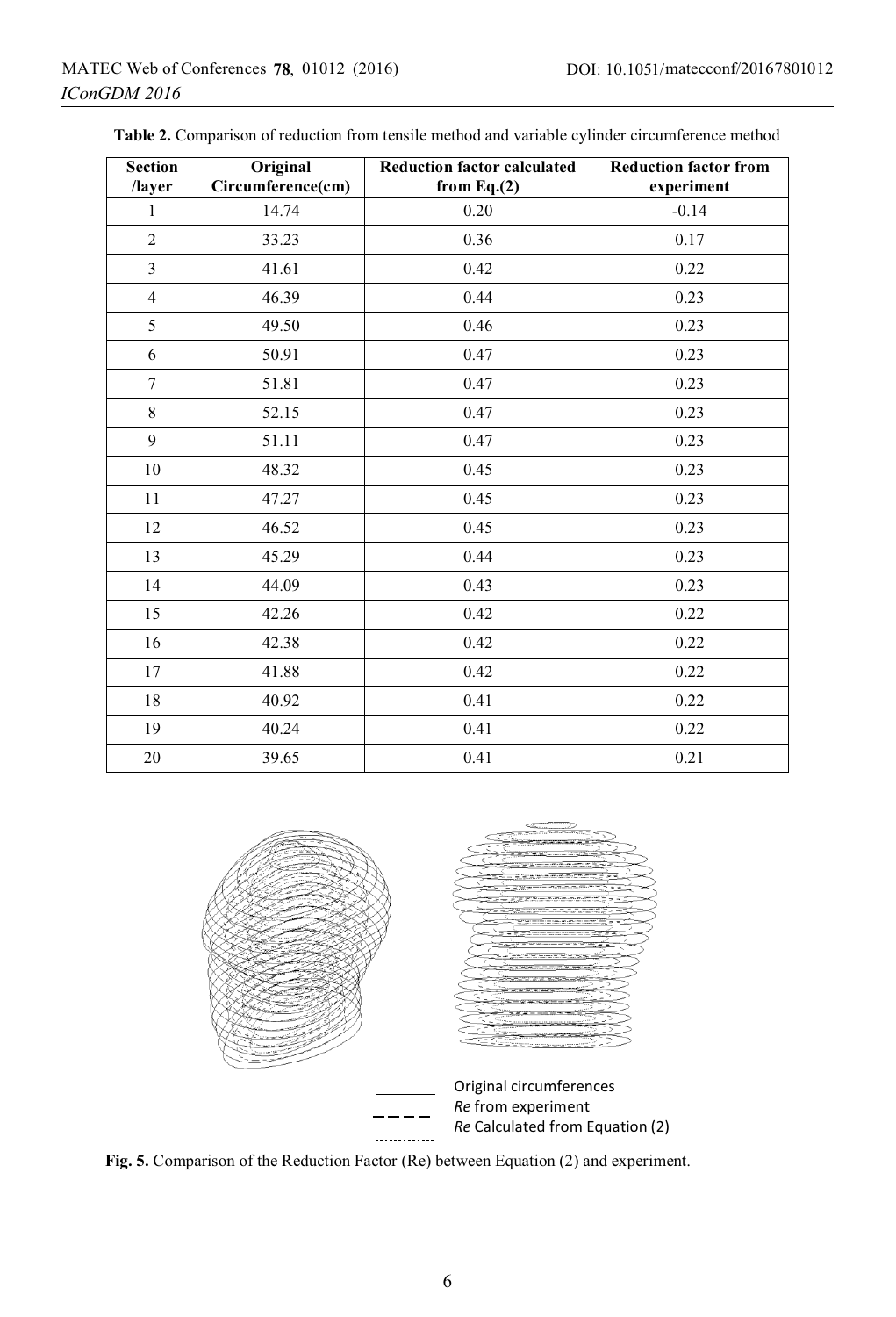In order to verify the polynomial equation, a different cylinder circumference from the experiment was selected. A cylinder with a 37.5 cm circumference was selected and the reduction factor calculated was 20.28%. A sample was fabricated and based on this reduction factor, the pressure generated was measured and the result showed the pressure output at 20mmHg with fluctuations of 1mmhg to 2 mmHg due to the drift of the sensor shown in Fig. 6.



**Fig. 6.** Validating the polynomial curve equation using cylinder with a 37.5 cm circumference.

Based on Fig.5 and Table 2, the cylinder experiment indicates the reduction factor is in the range of 17-23%, while the range is 20-47% by using the Eq. 2. However, the cylinder experiment shows that at small circumference, at layer 1, indicating a negative value which refers that the reduction factor is too large to apply at the small circumference. Therefore, no reduction factor should be applied to the small circumference below 30cm.This result supported the finding from previous research that reported the circumference below 30cm does not provide an accurate results by using prediction calculated from the Laplace Law [4]. Even though the reduction factor indicates 20% of the reduction factor at layer 1, the result of pressure measurement using sensor indicates a high value exceeding 20mmHg. However, in this study, the tension of the fabric is slightly low, value of 246N/m which resulted a bigger reduction factor compare to the previous research that used a fabric with higher value of fabric tension which is more than 400N/m [7, 20]. Therefore, the experiment using cylinders can be used as an alternative method to calculate the reduction factor for a low fabric tension parameter. Based on the experiment results, the reduction factor from the cylinder experiment indicate an acceptable reduction factor to fabricate the head garment.

## **5 Conclusion**

The experiments using cylinder provide a result that indicates the reduction factor should be used in producing head garment is about 17% to 23%. It is shown that the result can be used to produce a head garment that will fit in the mannequin`s head compared to the reduction factor calculated from the equation which is up to 47% of reduction factor that produce a very tight head garment which does not fit for the head. By using the cylinders, the equation from the polynomial graph can be used to predict the reduction factor for different circumferences. As an additional, any type of pressure garment`s fabric that's being received by local hospitals with no information about the material properties should